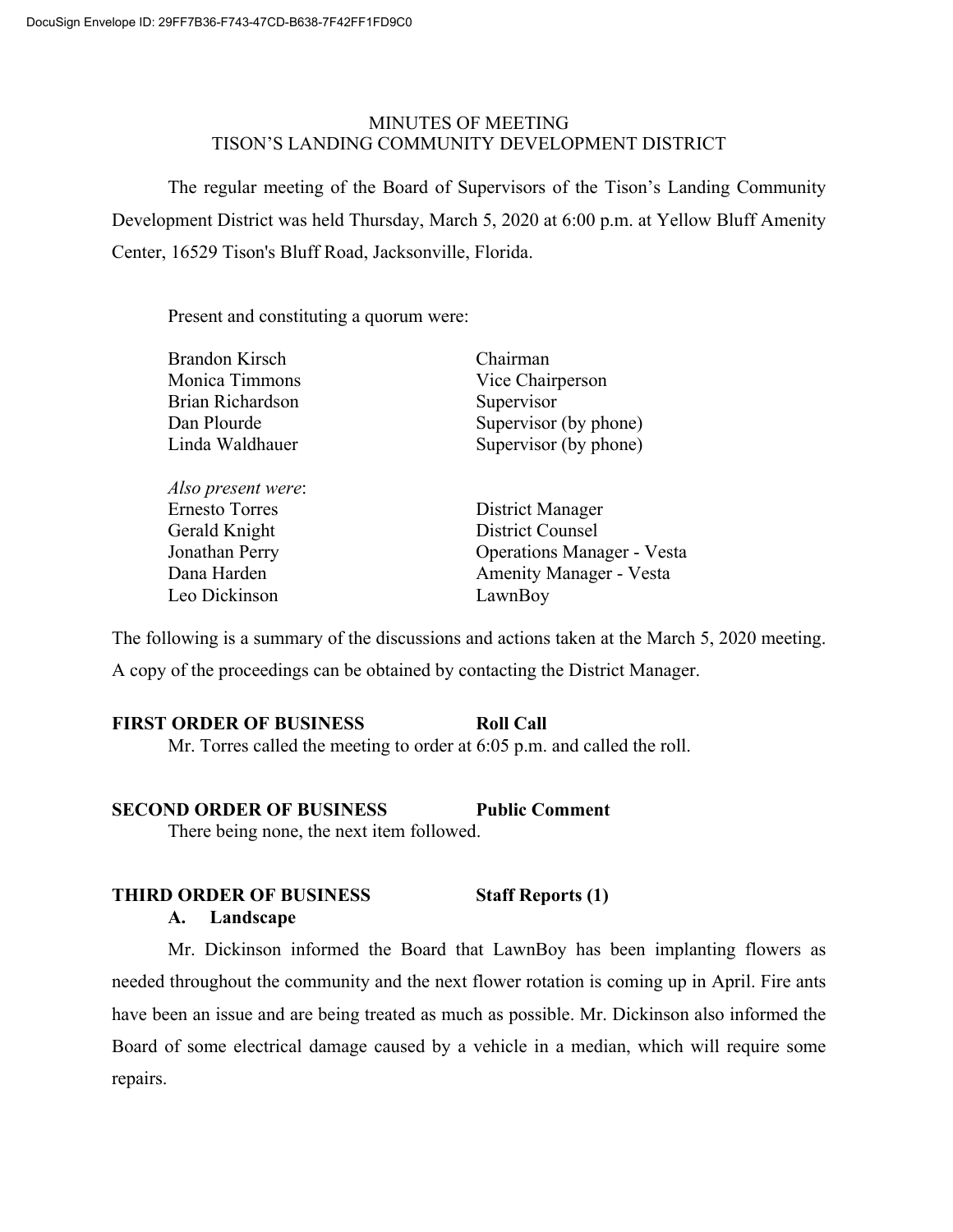## **FOURTH ORDER OF BUSINESS Approval of Minutes of the January 9, 2020 Meeting**

On MOTION by Ms. Timmons seconded by Mr. Richardson with all in favor the minutes of the January 9, 2020 meeting were approved as presented.

## **FIFTH ORDER OF BUSINESS Ratification of Agreement with AgrowPro**

Mr. Torres stated if you'll recall, we gave Supervisor Richardson the authority to negotiate along with staff and AgrowPro an agreement, specifically for what was going to be provided for the remainder of Fiscal Year 2020 and their monthly rate. The agreement has been signed.

> On MOTION by Mr. Richardson seconded by Ms. Timmons with all in favor the agreement with AgrowPro was ratified.

## **SIXTH ORDER OF BUSINESS Acceptance of the Fiscal Year 2019 Audit Report**

A copy of the audit report was enclosed in the agenda package.

On MOTION by Ms. Timmons seconded Mr. Richardson with all in favor the Fiscal Year 2019 audit was accepted.

## **SEVENTH ORDER OF BUSINESS Update on Storage Facility Project and Discussion on Capital Reserve Projects**

Mr. Perry stated the next step is to get the documents from the architect and resubmit the paperwork to the permitting office. The builders of the shed require the permit and pictures of the concrete pad before they will schedule anything. Hopefully next week the permitting will be done, and we can get everything scheduled.

## **EIGHTH ORDER OF BUSINESS Discussion on the Fiscal Year 2021 Budget**

Mr. Torres gave an overview of the proposed budget for Fiscal Year 2021, noting the budget presented requires an increase from \$536,464 in total assessments collected to \$600,478, which translates to an increase of \$101.77 per unit annually for a total of \$940.35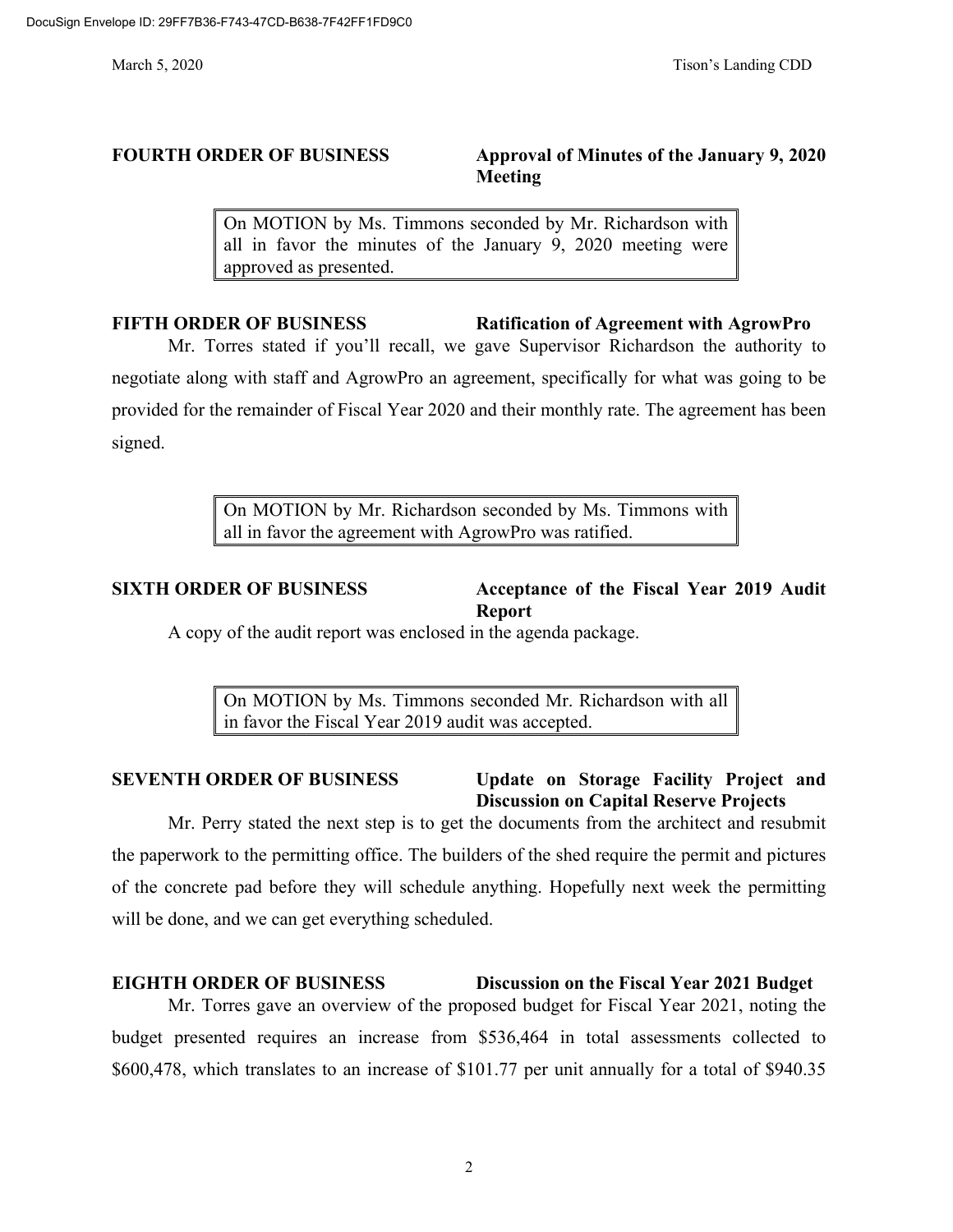per unit. Discussion on the budget will continue at the next meeting when the budget is scheduled to be approved.

Mr. Torres also noted he would be presenting a resolution to amend the Fiscal Year 2020 budget to balance out the line items.

#### **NINTH ORDER OF BUSINESS Consideration of Proposals**

### **A. Cameras and Access Controls**

Mr. Perry informed the Board the camera system at the front of the community was damaged due to a vehicle accident and noted repairs would either have to be made by Atlantic Security, or change companies altogether to Envera Systems, who currently maintains the security camera system at the amenity facilities. The proposals included in the agenda package include conversion of the access card system to Envera's equipment, and installation of cameras. The total for all proposals submitted by Envera is approximately \$36,872 with an \$1,100 additional monthly fee to monitor the new cameras.

The Board tabled consideration of the proposals.

#### **B. ADA Chairlift**

Mr. Perry gave an overview of the proposals provided in the agenda package and recommended the permanent chairlift for a total of \$9,727.54.

> On MOTION by Mr. Kirsch seconded by Ms. Timmons with all in favor the proposal from Crown for a permanent chairlift at a total of \$9,727.54 was approved.

#### **C. Signs for Entry Monuments**

Mr. Perry gave an overview of the proposals provided in the agenda package noting the proposal from First Coast Signs, Inc. does not include installation of the signs.

The Board tabled consideration of proposals for refurbishing the entry monuments and asked that Mr. Torres include the potential expense within the Fiscal Year 2021 budget.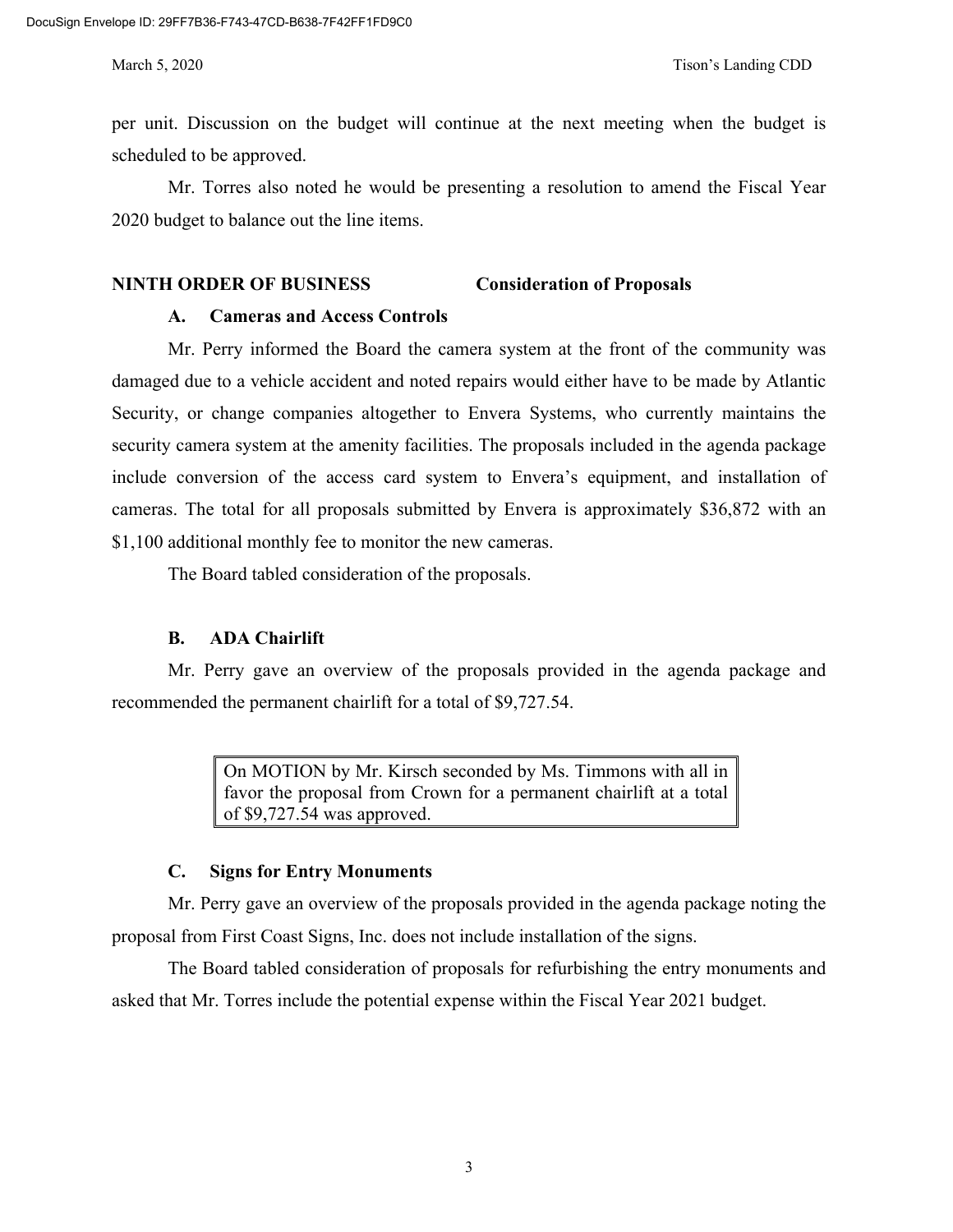## **D. Mulch**

Mr. Perry presented a proposal from First Coast Mulch for installation of mulch throughout the community for a total of \$10,250 and suggested mulch be installed annually going forward.

Mr. Torres noted the cost of the installation of the mulch would be pulled from the capital reserve funds and the landscape contingency line within the budget would be increased going forward for annual mulch installation.

The Board made the following motion to allow for Mr. Perry to attempt to negotiate a lower priced proposal.

> On MOTION by Mr. Kirsch seconded Ms. Timmons with all in favor installation of mulch was approved at an amount not to exceed \$10,500.

Mr. Perry presented a proposal for painting of the concrete surrounding the pool.

Mr. Kirsch asked that Mr. Perry obtain a proposal that includes stripping of the current surface.

## **TENTH ORDER OF BUSINESS Staff Reports (2)**

### **A. District Counsel**

There being nothing to report, the next item followed.

### **B. District Manager**

Mr. Torres informed the Board 60 days are needed between approval and adoption of the budget and the current meeting schedule does not allow for those 60 days. Mr. Torres proposed moving the May 7, 2020 meeting up to April. After a discussion on the Board's availability, the following motion was made.

> On MOTION by Mr. Kirsch seconded Ms. Timmons with all in favor moving the May 7, 2020 meeting up to April 21, 2020 at 4:00 p.m. was approved.

### **C. Amenity Manager - Memorandum**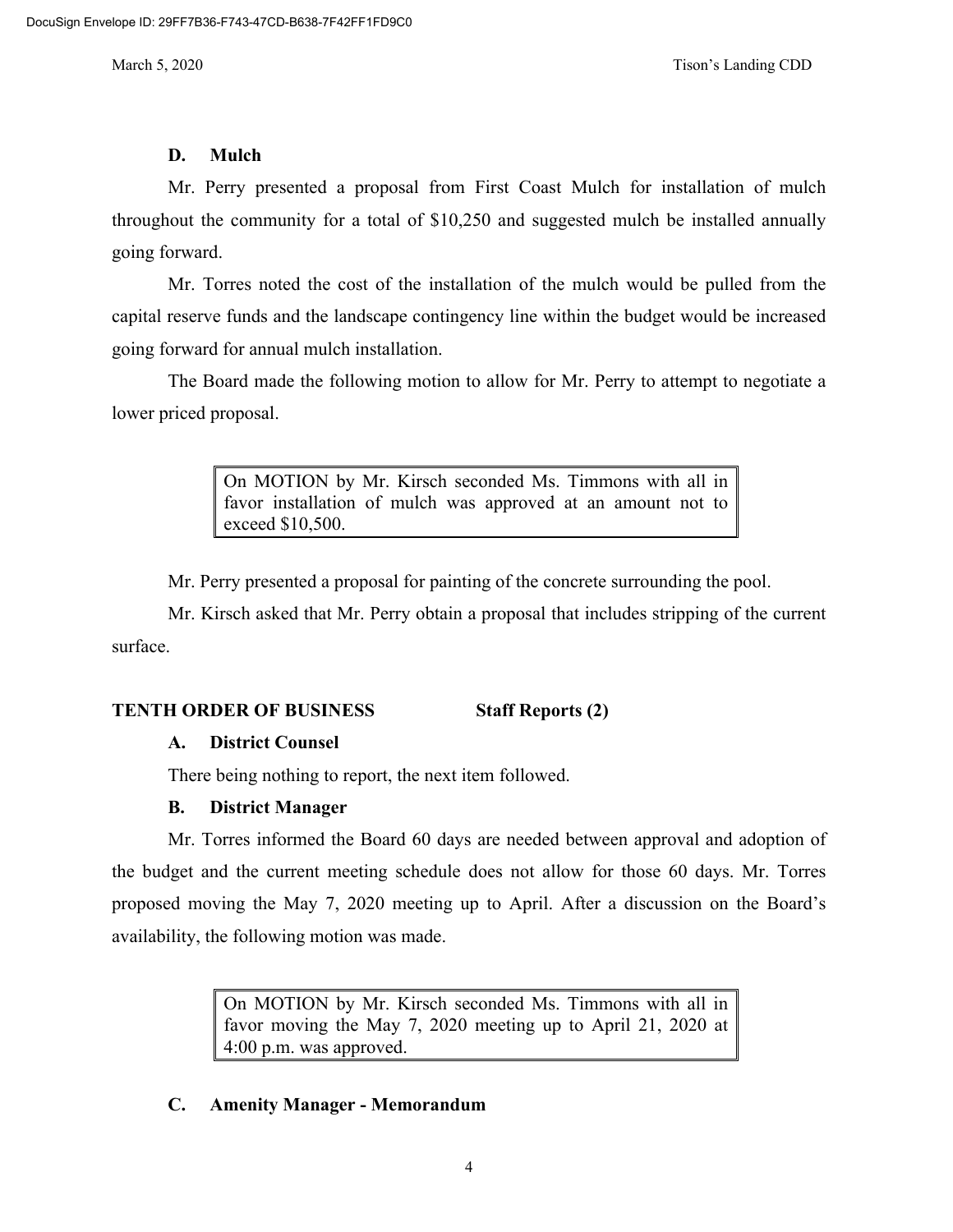Ms. Harden gave an overview of her memorandum, a copy of which was included in the agenda package.

#### **D. Field Operations Manager - Memorandum**

Mr. Perry gave an overview of the operations report, a copy of which was included in the agenda package. Mr. Perry informed the Board that AgrowPro provided a price of \$175 semi-annually to treat for fire ants in the common areas. Mr. Kirsch stated he would agree to the common areas such as the parks being treated.

## **ELEVENTH ORDER OF BUSINESS Supervisors' Requests / Audience Comments Supervisors' Requests**

Mr. Kirsch asked Mr. Torres to reiterate the items that would be revised in the proposed FY21 budget.

Mr. Torres responded landscape contingency would be increased by \$7,500 for annual mulch installation; there is a small increase to Vesta's amenity management contract; there is going to be a \$2,500 increase in GMS' management fee; the security monitoring will increase by \$1,000; \$30,000 will be added to the capital outlay line item to account for repairs to the entry monuments; and the electric costs will be looked at again to see if an increase is needed.

Mr. Torres also noted currently the capital reserves are funded at \$244,000 and based on some of the expenditures approved, the balance will reduce to just under \$200,000.

## **TWELFTH ORDER OF BUSINESS Financial Statements A. Balance Sheet and Statement of Revenue & Expenditures**

Mr. Torres gave an overview of the financial statements, copies of which were included in the agenda package.

#### **B. Assessment Receipt Schedule**

Mr. Torres stated you are 98% collected.

## **C. Check Run Summary**

Mr. Torres stated the check registers total \$46,211.75 These are for expenditures from January 2, 2020 through February 18, 2020.